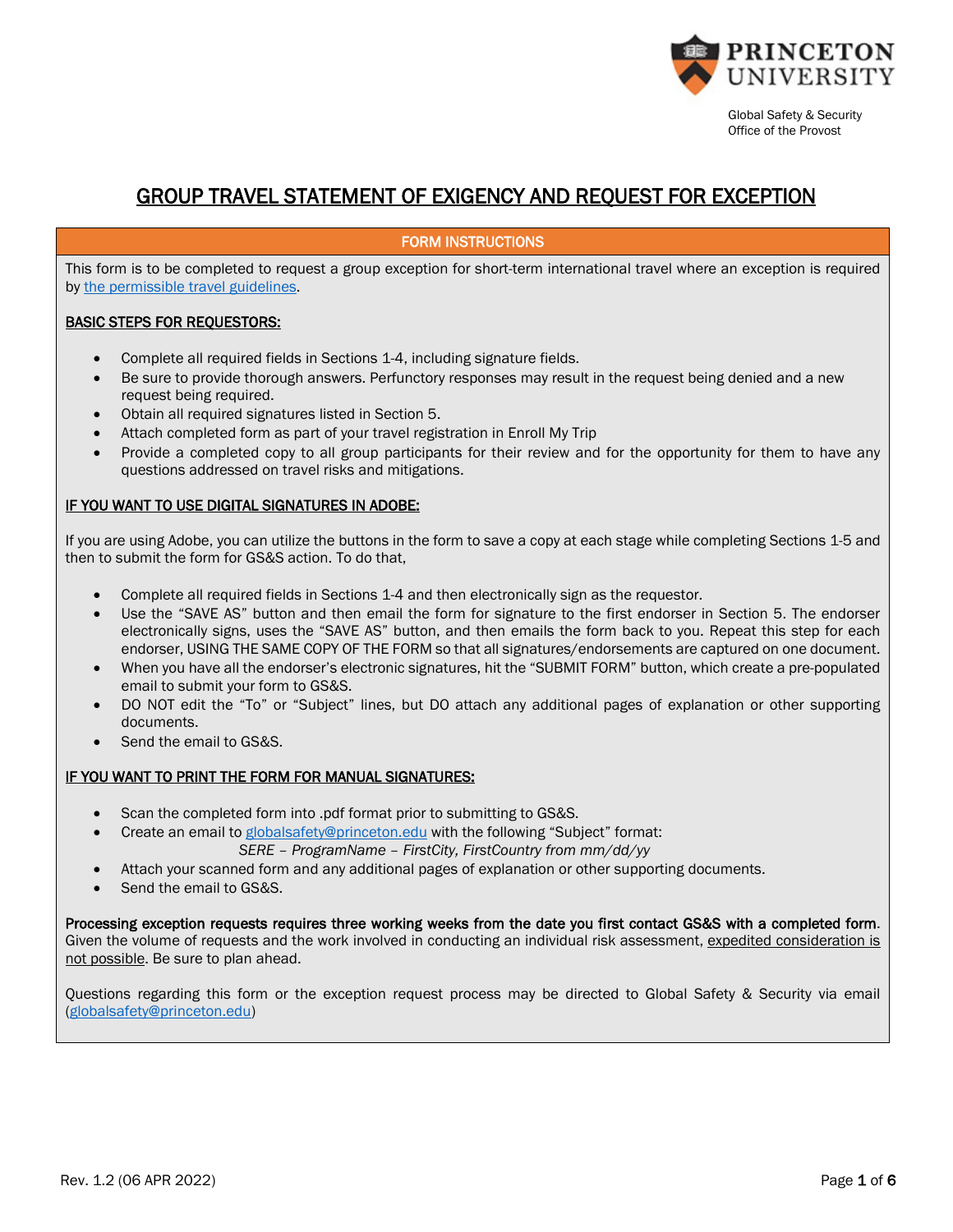

# GROUP TRAVEL STATEMENT OF EXIGENCY AND REQUEST FOR EXCEPTION

| SECTION 1: SPONSOR, TRAVEL AND TRAVELER DETAILS |            |                                                                      |                            |                          |                              |    |  |
|-------------------------------------------------|------------|----------------------------------------------------------------------|----------------------------|--------------------------|------------------------------|----|--|
| <b>Sponsoring Department/Program</b>            |            |                                                                      |                            |                          |                              |    |  |
| Program                                         | Department |                                                                      |                            |                          |                              |    |  |
| <b>Group Travel Point of Contact Details</b>    |            |                                                                      |                            |                          |                              |    |  |
| <b>Last Name</b>                                |            |                                                                      | <b>First Name</b>          |                          |                              |    |  |
| Email                                           |            |                                                                      | <b>Phone Number</b>        |                          |                              |    |  |
|                                                 |            | This group travel involves                                           |                            |                          |                              |    |  |
|                                                 | $\bigcirc$ | Undergraduates                                                       | $\bigcirc$                 | <b>Graduate Students</b> |                              |    |  |
|                                                 |            | (for any additional locations, please include in continuation sheet) | <b>Travel Details</b>      |                          |                              |    |  |
|                                                 |            | Travel Location(s)                                                   |                            |                          | <b>Proposed Travel Dates</b> |    |  |
| City                                            |            | Country                                                              |                            |                          | From                         | To |  |
|                                                 |            |                                                                      |                            |                          |                              |    |  |
|                                                 |            |                                                                      |                            |                          |                              |    |  |
|                                                 |            |                                                                      |                            |                          |                              |    |  |
|                                                 |            |                                                                      |                            |                          |                              |    |  |
|                                                 |            |                                                                      | <b>TRAVEL PARTICIPANTS</b> |                          |                              |    |  |
| Family/Last Name                                |            |                                                                      | Given/First Name           |                          | Email                        |    |  |
|                                                 |            |                                                                      |                            |                          |                              |    |  |
|                                                 |            |                                                                      |                            |                          |                              |    |  |
|                                                 |            |                                                                      |                            |                          |                              |    |  |
|                                                 |            |                                                                      |                            |                          |                              |    |  |
|                                                 |            |                                                                      |                            |                          |                              |    |  |
|                                                 |            |                                                                      |                            |                          |                              |    |  |
|                                                 |            |                                                                      |                            |                          |                              |    |  |
|                                                 |            |                                                                      |                            |                          |                              |    |  |
|                                                 |            |                                                                      |                            |                          |                              |    |  |
|                                                 |            |                                                                      |                            |                          |                              |    |  |
|                                                 |            |                                                                      |                            |                          |                              |    |  |
|                                                 |            |                                                                      |                            |                          |                              |    |  |
|                                                 |            |                                                                      |                            |                          |                              |    |  |
|                                                 |            |                                                                      |                            |                          |                              |    |  |
|                                                 |            |                                                                      |                            |                          |                              |    |  |
|                                                 |            |                                                                      |                            |                          |                              |    |  |
|                                                 |            |                                                                      |                            |                          |                              |    |  |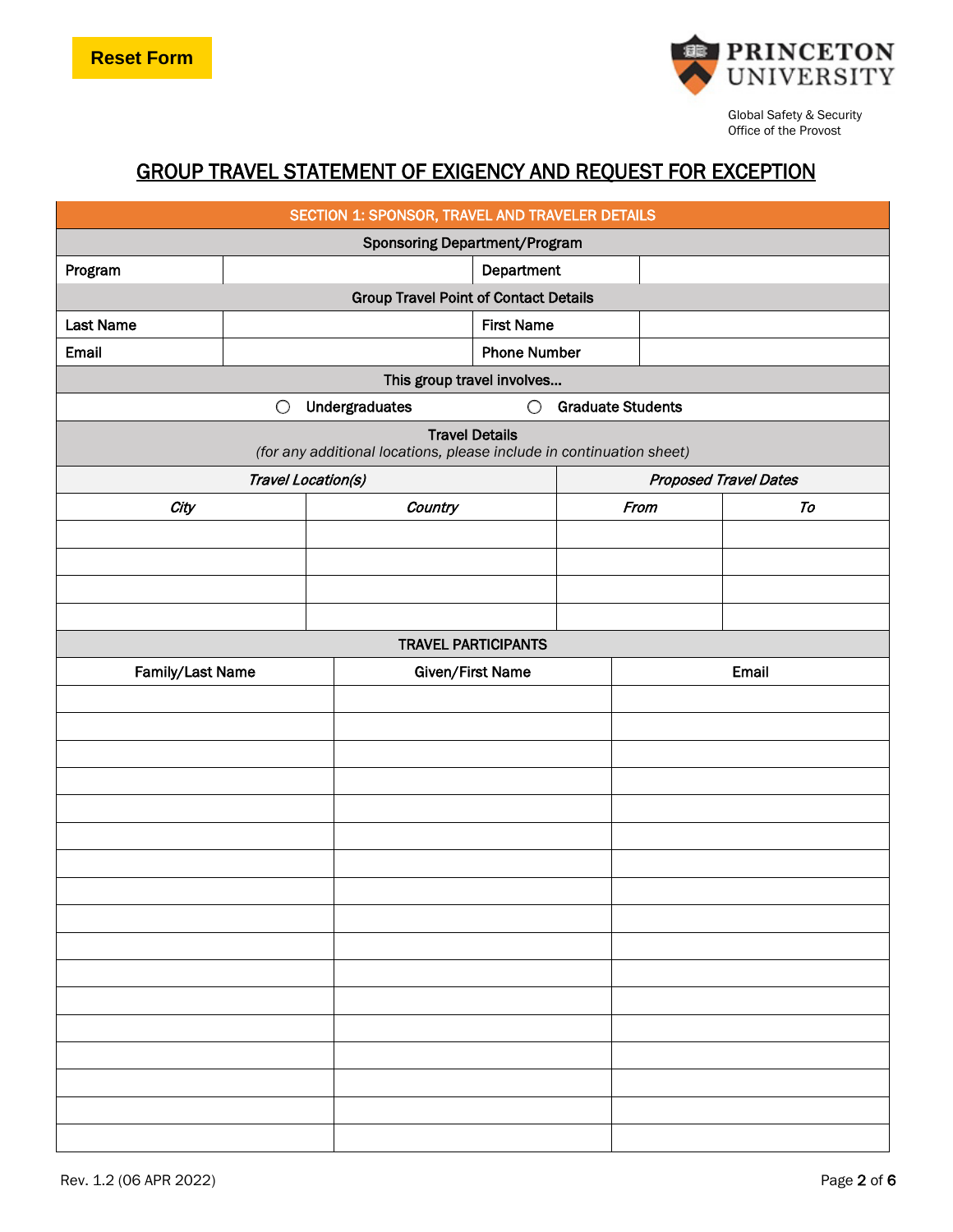

| <b>TRAVEL PARTICIPANTS (continued)</b><br>For programs exceeding 25 attendees, please capture attendees in a continuity sheet and attach separately |  |       |  |  |  |
|-----------------------------------------------------------------------------------------------------------------------------------------------------|--|-------|--|--|--|
| Given/First Name<br>Family/Last Name                                                                                                                |  | Email |  |  |  |
|                                                                                                                                                     |  |       |  |  |  |
|                                                                                                                                                     |  |       |  |  |  |
|                                                                                                                                                     |  |       |  |  |  |
|                                                                                                                                                     |  |       |  |  |  |
|                                                                                                                                                     |  |       |  |  |  |
|                                                                                                                                                     |  |       |  |  |  |
|                                                                                                                                                     |  |       |  |  |  |
|                                                                                                                                                     |  |       |  |  |  |

## SECTION 2: GROUP STATEMENT OF EXIGENCY

Please provide a statement that describes why you believe the group's need to travel constitutes an exigency that justifies the risks assigned to the listed destination(s) by GS&S.

Please also specifically address what alternatives to the group's proposed travel you have considered and why these alternatives are not sufficient. Feel free to attach continuation sheets, as needed.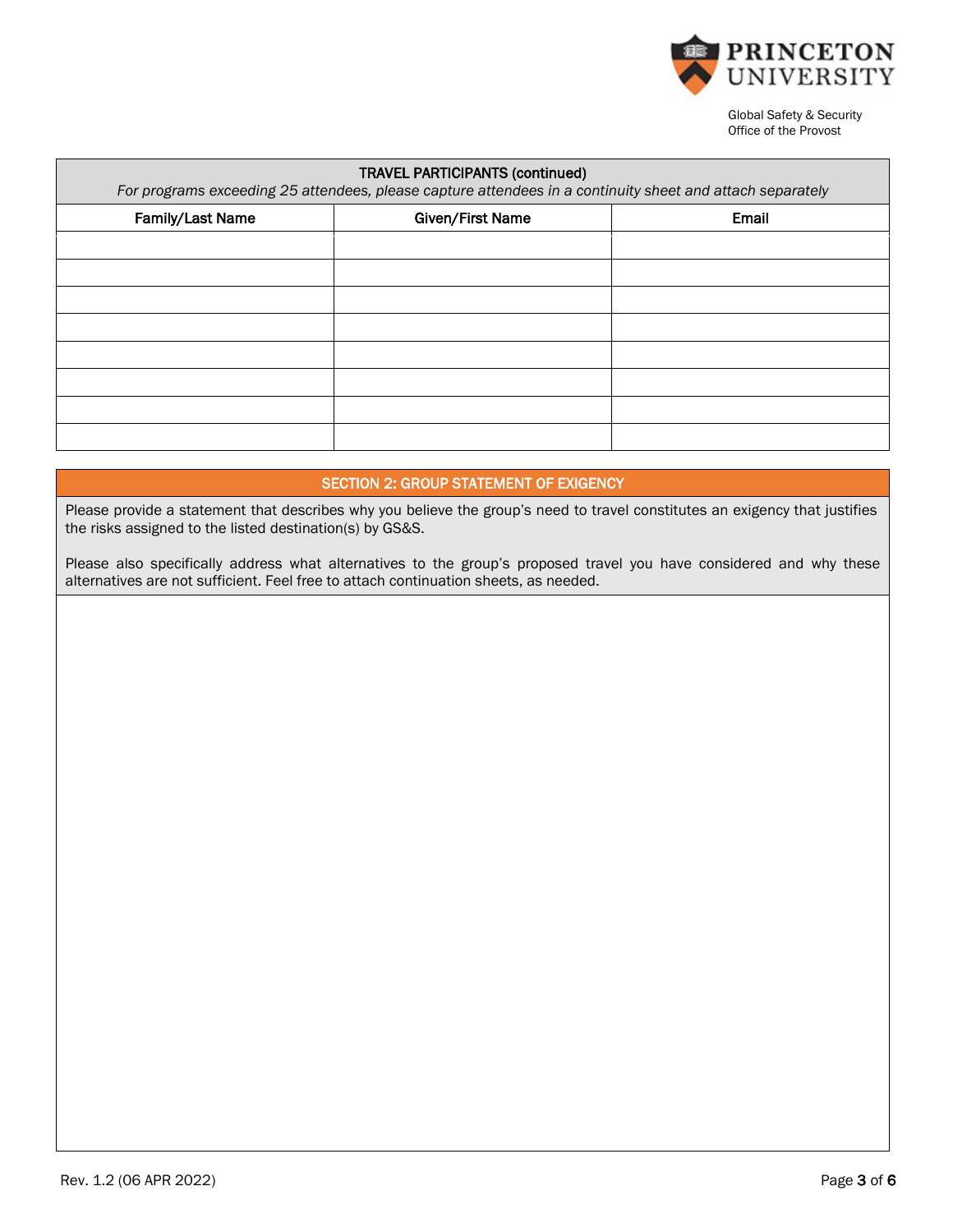

#### SECTION 3: PLANNED RISK MITIGATIONS

After reviewing [the destination risk materials posted online by GS&S](https://international.princeton.edu/global-support-resources/destination-guidance) for the destination(s) you listed above, please summarize the key risks to the group posed by conditions in the destination(s), as you understand them.

Please then discuss how you propose to mitigate those risks. There is no need to mention the University's standard support for all of our international travelers. Feel free to attach continuation sheets, as needed.

#### SECTION 4: CERTIFICATION BY REQUESTOR

I certify that the information I provided on this form is truthful and complete.

I have carefully reviewed the University-sanctioned permissible travel guidelines and am aware of hte risk category that GS&S has assigned to this destination(s) and the reasons for that classification. I understand that, if approved, no students will be required to participate in this travel.

I understand that I am not hte ultimate decisionmaker on whether to permit travel to this destination(s). However, in my opinion, the group's need to travel to the destination(s) outweighs the risks that have been made known to me.

Therefore, the sponsoring program, department, or office requests an exception to the University's guidelines on group travel to the destination(s) in this request.

| <b>Signature of Requestor:</b> | Name of Requestor:  |  |
|--------------------------------|---------------------|--|
| Date of Signature (MM/DD/YY):  | Title of Requestor: |  |

FOR DIGITALLY SIGNED FORMS, CLICK "SAVE AS" AND SEND THE FORM FOR SIGNATURE FIRST TO YOUR FACULTY ADVISOR, THEN TO YOUR DIRECTOR OF GRADUATE STUDIES (IF APPLICABLE), AND LASTLY TO YOUR DEPARTMENT CHAIR/PROGRAM DIRECTOR/DEAN

**Save As**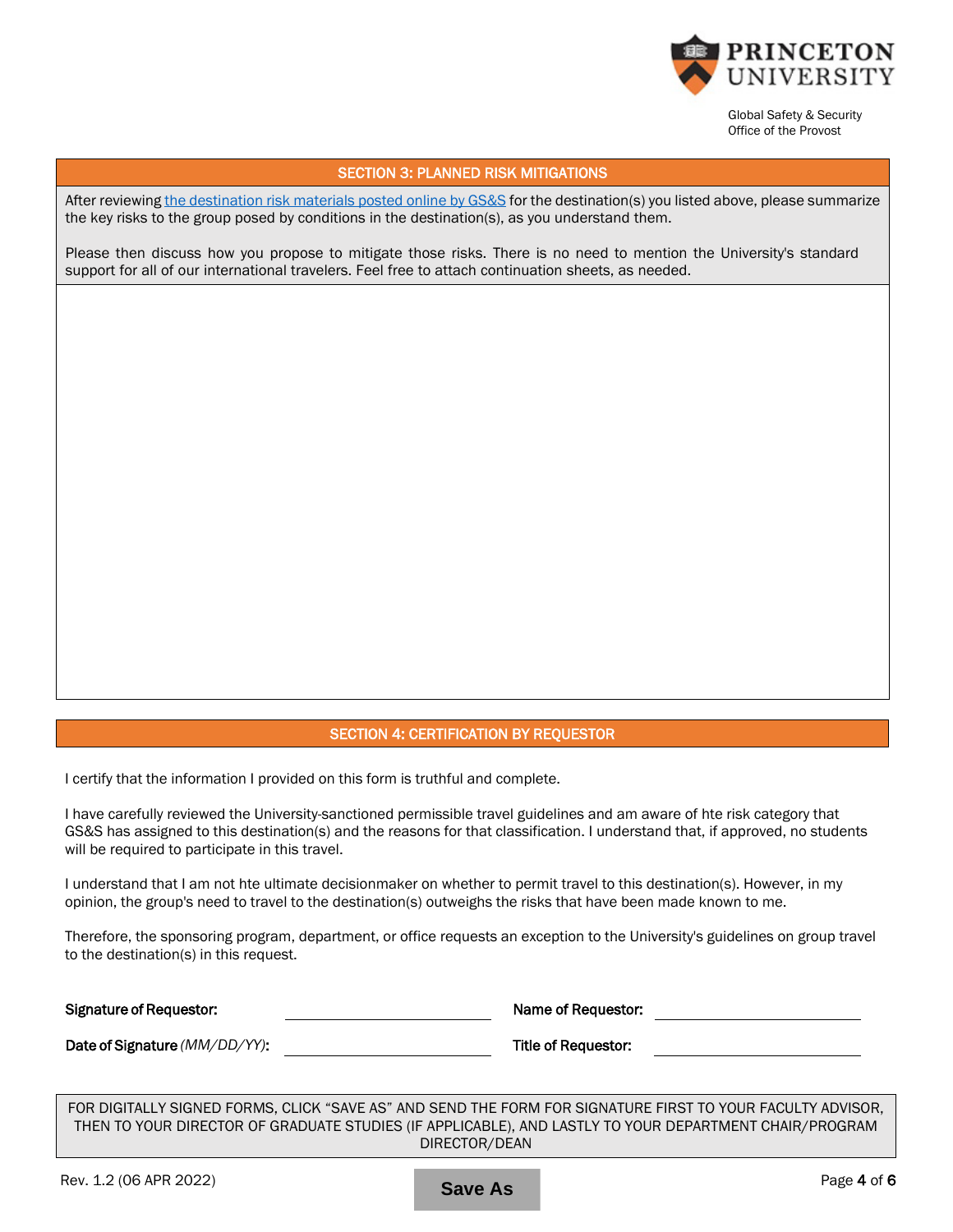

# SECTION 5: ENDORSEMENT OF REQUEST

Please obtain an endorsement of this request from one of the following, as applicable:

- Department Chair
- Program Director
- Dean
- Head of the sponsoring or funding University entity for the group or program

By signing below, I attest that:

- 1. I have reviewed Sections 2 and 3 above.
- 2. To the best of my knowledge, the information provided is accurate.
- 3. I agree with the statements regarding the exigent circumstances faced by the group.
- 4. I agree there are no available alternatives to the requested travel.

| Signature:                    |  |
|-------------------------------|--|
| Date of Signature (MM/DD/YY): |  |
| <b>Printed Name:</b>          |  |
| Title:                        |  |
|                               |  |

#### **STOP**

IF YOU ARE ENDORSING THE FORM ELECTRONICALLY, CLICK SAVE AS AND RETURN IT TO THE REQUESTOR. ONCE ALL SIGNATURES ARE COMPLETED, SEE THE INSTRUCTIONS PAGE FOR NEXT STEPS TO SUBMIT YOUR FORM.

#### SECTIONS 6 AND 7 (NEXT PAGE) ARE FOR GS&S AND CERTIFYING OFFICIAL USE ONLY.

| <b>Save As</b> |
|----------------|
|----------------|

**Submit Form**